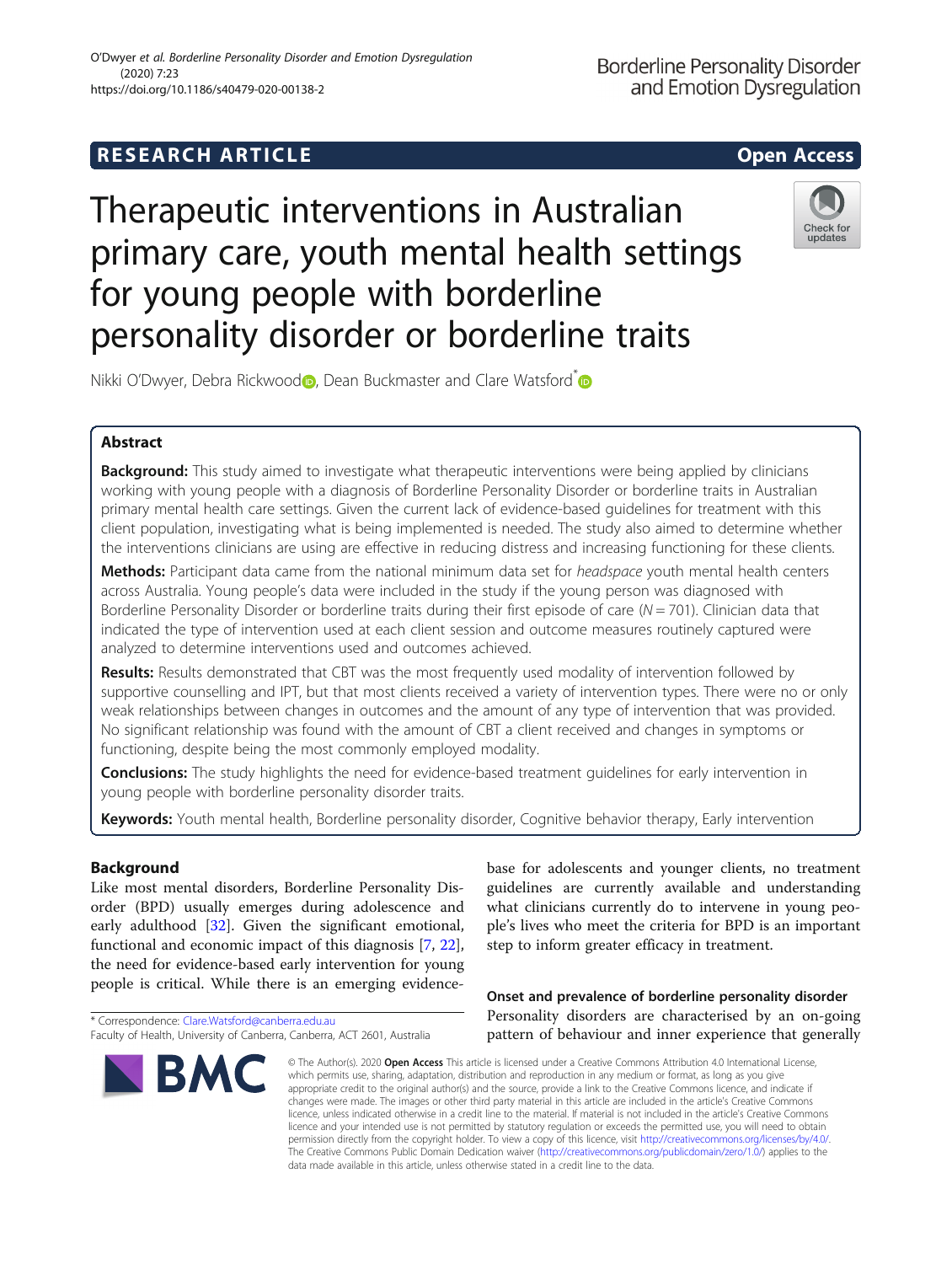becomes evident in adolescence or early adulthood, remains stable over time, and causes decreasing functioning and increasing distress [\[1](#page-8-0)]. One of the most commonly diagnosed personality disorders is BPD. To make a diagnosis in adolescence a clinician is required to assess that the maladaptive personality traits have been pervasive and persistent for at least a year, and are considered unlikely to be limited to a normal developmental stage [\[1](#page-8-0)].

Historically, clinicians and services have been reluctant to diagnose and treat younger clients [\[6](#page-8-0)]. This reluctance was associated with a presumption that personality is still forming in adolescence and that there is stigma associated with the diagnosis necessitating a cautious approach [\[15](#page-8-0)]. Consequently, terms like "emerging BPD", which avoid attributing a diagnosis, have become common. However, research shows that diagnosis of BPD in adolescence is valid, reliable, and predictive of serious distress and dysfunction over subsequent decades [[32\]](#page-8-0). It has been argued that since evidence shows that BPD symptoms that emerge in adolescence persist into adulthood, the diagnosis should be given and that a failure to do so likely results in ineffective treatment [\[9](#page-8-0)].

Despite prior clinician reluctance to diagnose BPD in those under 18 years, it is estimated that 1–3% of young people under 18 years meet the criteria [\[34](#page-8-0)]. Within clinical populations, 33–49% of adolescent inpatients are believed to meet criteria for BPD, and 11–22% of adolescents being treated as outpatients. The prevalence rates in adolescence are similar to or higher than those reported for adults [[18\]](#page-8-0). Zanarini et al. [[42\]](#page-9-0) demonstrated that while patients with BPD most frequently start psychotherapy after the age of 18 years, their symptoms usually started much earlier. Of particular concern, and highlighting the need for early intervention, this research, undertaken in the United States, found that 30% were self-harming prior to 12 years of age, with another 30% initiating self-harm between 13 and 17 years of age.

#### Impact of borderline personality disorder

Along with the likely onset of BPD during adolescence, the need for evidence-based early intervention is further supported by the established impact it has on both the individual and the community as a whole. In a study 351 young adults aged 18 to 24 years, features of BPD predicted poorer academic achievement, social maladjustment and poorer overall functioning when compared with peers at two-year follow-up [\[4](#page-8-0)]. The pervasive nature of BPD symptoms are the reason clients meeting this diagnostic classification struggle in fulfilling roles like being a partner, a student or an employee.

Of major concern is the research indicating a diagnosis of BPD impacts on life expectancy. Research in Scandinavia of 270,770 patients with recent onset mental

disorders found that those with BPD had a life expectancy 15 to 20 years shorter than the general population [[33\]](#page-8-0). This was related to suicide and increased medical issues (cardiovascular disease, metabolic conditions, and respiratory disease). For those with BPD, suicide and self-harm are particular risk factors affecting morbidity and mortality. For example, Goodman et al. [[20](#page-8-0)] found in a sample of 104 adolescents and 290 adults with a diagnosis of BPD that 90% engaged in self-mutilation and 75% had made multiple suicide attempts.

# Evidence-based interventions for borderline personality disorder in young people

Health professionals have an ethical obligation to provide services that have an evidence base, and the Australian Psychological Society (APS) recommends Dialectical Behavioural Therapy (DBT) and Mentalisation-based Therapy (MBT) as the "standout" interventions for adults with BPD [\[3](#page-8-0)]. It also concludes that Cognitive Analytic Therapy (CAT), Cognitive Behavioural Therapy (CBT) and Schema-focused Therapy (SFT) can be therapeutically indicated for less severe BPD symptomology.

The APS review notes a current gap in the evidence for BPD treatments for adolescents and young people compared with the evidence for adults. It found only Level III-3 evidence (a comparative study without concurrent controls) for CAT and Level IV evidence (case series with pre test/post test outcomes) for DBT. A psycho-dynamic approach was also found to have a Level IV evidence base for adolescents [\[3](#page-8-0)].

The first systematic review and meta-analysis of RCTs for psychotherapies for adolescents with BPD has been reported recently  $[41]$  $[41]$ . It found only seven studies to include in the meta-analysis and concluded that overall, psychotherapies had significant and large effects on BPD-specific symptomatology and the frequency of nonsuicidal self-injury, in the short term, but that the efficacy of treatments was not statistically significant at long-term follow-up. It was noted that these findings are similar to those for the adult literature, but there were too few studies to compare different types of psychotherapy (e.g., DBT vs CBT).

MBT and DBT have been shown to have the greatest impact on suicidality and self-harm in adolescent clients seeking early intervention  $[18]$ . MBT assumes that the development of BPD in adolescence is grounded in a phase-specific compromise in the capacity to mentalise or think about thinking [\[5](#page-8-0)]. An adaptation for adolescents (MBT-A) has been developed which incorporates monthly family sessions to the treatment regime, given that most adolescents still live at home. A randomised control study was conducted on a sample of 12–17 year olds who had at least one episode of self-harm [[38](#page-9-0)]. The 12 month intervention demonstrated a significant decrease in number of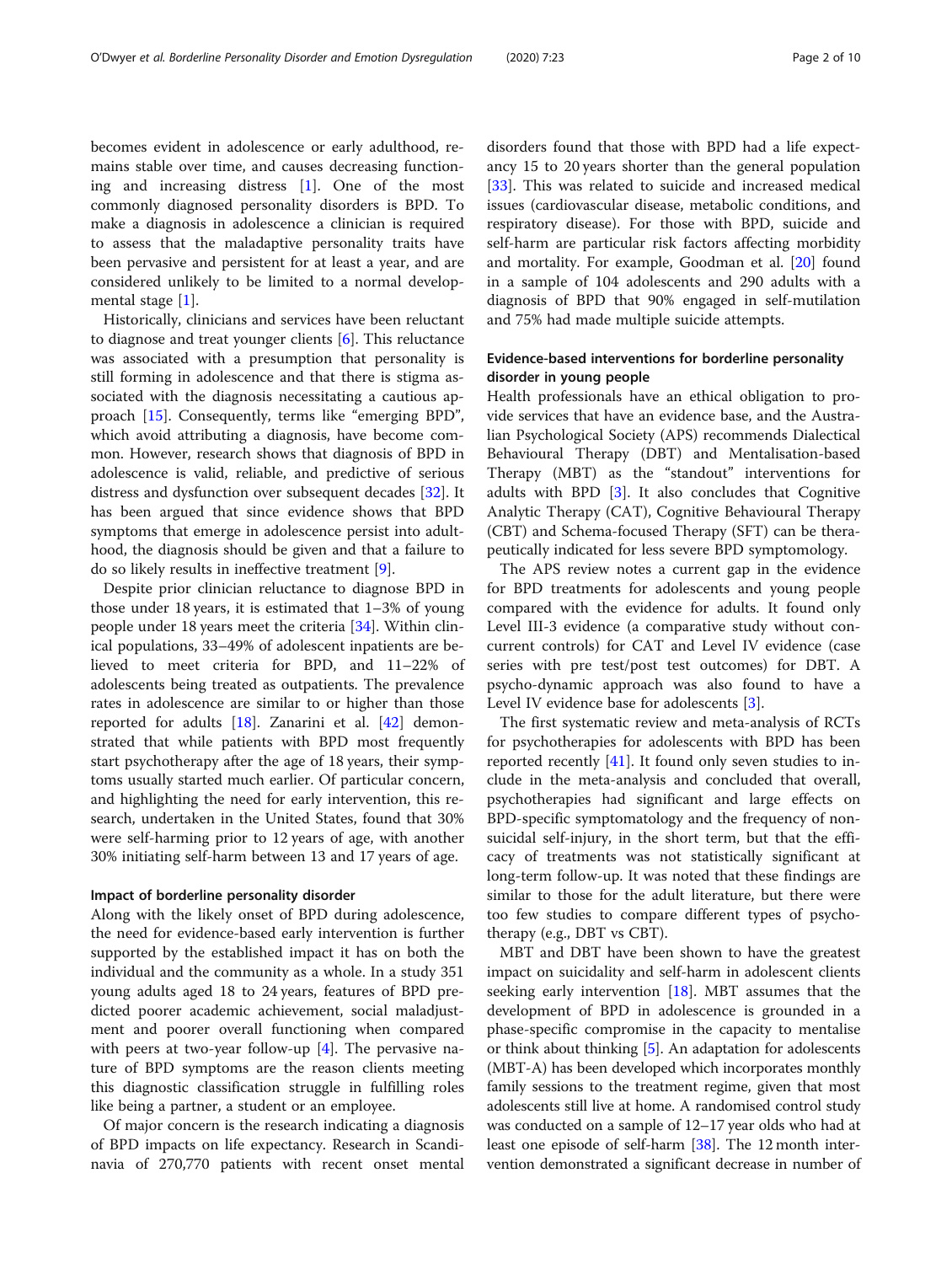suicide attempts, self-harming behaviour and depression compared with the treatment as usual condition.

DBT has been adapted for adolescent clients (DBT-A) incorporating family sessions, reducing the length of treatment and simplifying the skills to be more developmentally appropriate [\[36\]](#page-9-0). A review of 18 studies examining the empirical outcomes of DBT interventions with adolescents has been conducted [\[28](#page-8-0)]. The evidence concluded an overall positive treatment effect to address suicidality ( $d = 0.73$ ), depression ( $d = 0.76$ ) and BPD symptomatology ( $d = 0.65$ ). Additionally, Mehlum et al. [[31\]](#page-8-0), in a randomized trial with adolescents, compared enhanced usual care with DBT, finding DBT was superior in reducing self-harm, severity of suicidal ideation and depression. For older youth aged 18 to 25, when compared with treatment as usual, DBT showed greater reductions in suicidality, depression, number of NSSI events, BPD criteria and psychotropic medication use [[35\]](#page-9-0). Although DBT-A is emerging as a recommended treatment for adolescents with BPD, it is not an early intervention model and requires a commitment to participate in intensive multi-modal treatment. This comprehensiveness could limit access for less severe clients indicated for early intervention.

CBT has a Level I evidence base for the greatest number of disorders in the DSM-5 [[3\]](#page-8-0). For BPD in young people, however, the evidence is not strong, comprising only Level III evidence, the second lowest rating. A randomised control study of adult clients with BPD receiving traditional CBT (up to 30 sessions) compared with treatment as usual, appeared to be beneficial for symptoms of depression, anxiety and negative cognition [\[14](#page-8-0)]. The study found, however, that a traditional CBT approach did not decrease the number of emergency contacts, hospitalisation, self-harm or improve functioning generally. A quasi-experimental design found that an adaption of CBT, named Cognitive Analytic Therapy (CAT), resulted in the reduction in externalising psychopathology, such as intense anger outbursts and disinhibited behaviour, compared with baseline [\[8\]](#page-8-0). Given the fundamental aspects of identity formation and relationship experiences for people with BPD, it has been suggested that traditional CBT approaches, focusing on specific cognitions and behaviours, fail to address the fundamental aspects of the disorder, which are emotional regulation, interpersonal relationships volatility, and suicidal and selfinjurious behaviours [[27](#page-8-0)].

It is clear that for younger populations the evidence is currently not strong regarding the best treatments for BPD, although some modalities appear promising, including DBT-A and CAT. Given the major impact of this diagnosis on young people, better evidence to inform treatment decisions is much needed to reduce the negative effects of psychopathology, improve function and reduce risk. Investigating current practice in early intervention services for young people at risk of BPD may inform future directions in research and guideline development.

#### Aims

In the absence of clear treatment guidelines for practice, the current study aimed to investigate the therapeutic interventions being used by clinicians working in early intervention services treating young people with a diagnosis of BPD or identified traits of BPD in an Australian context. The study aimed to determine whether the most common interventions used by clinicians were effective in reducing psychological symptoms and improving functioning for these clients. It was hypothesised that the therapeutic interventions used would not be well-informed by evidence, meaning that a wide range of interventions would be employed, and that CBT would be the most common treatment approach (as it has the strongest evidence base generally and most clinicians are trained in this approach). Secondly, it was hypothesised that CBT would not result in a significant improvement in psychological distress or functioning for clients attending an early intervention service with a diagnosis of BPD.

#### Methodology

#### Participants

Participants were young people who had attended a headspace youth mental health centre. Headspace is the Australian Government's national youth mental health initiative, which since 2006 has rolled out easily accessible mental health service centres designed specifically for young people aged 12 to 25 to assist with their mental health, health and wellbeing needs [\[29](#page-8-0)]. Participant data came from the *headspace* national minimum dataset (MDS) for the four-year period from 1 April 2013 to 31 March 2017. headspace collects a MDS for all clients accessing headspace centre services [[37](#page-9-0)]. For this time period, the national dataset comprised information on 74,804 young people who were presenting for the first time at 76 *headspace* centres. For the current study, only young people presenting with a primary issue of 'Borderline Personality Traits' at intake or first assessment were selected  $(N = 701)$ .

Participants were aged between 12 and 25 years. The mean age was 19.68 years  $(SD = 2.76)$ . The majority were female (80.7%), 11.1% were male and 2.1% described themselves as 'other'; data were missing for 6.0%. Participants came from all Australian states and territories with 44.7% from Victoria, 15.3% from New South Wales, 18.5% from Queensland, 13.7% South Australia, 5.7% from Western Australia, 1.0% from Tasmania, 1.0% from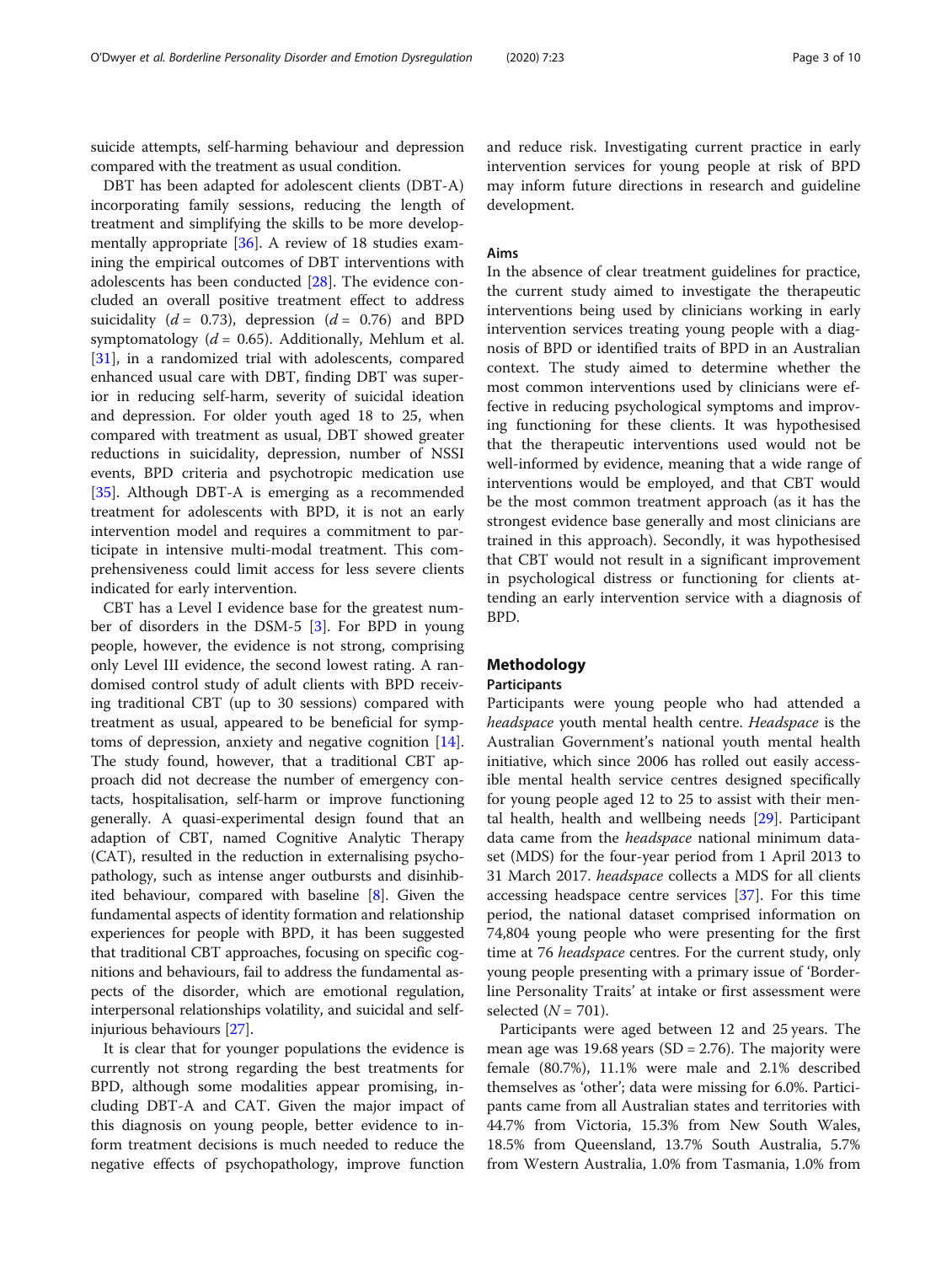the Australian Capital Territory and, 0.1% from the Northern Territory.

#### Procedure

The headspace MDS is collected from each client and service provider at every occasion of service. Upon initial presentation to a centre and at each subsequent occasion of service, clients are given either an iPad or access to a private computer to complete an electronic survey which takes approximately 15 min to complete. Service providers also provide relevant information from each occasion of service in an electronic form. Data are encrypted to ensure confidentiality and stored in a national data warehouse. Clients consent for their de-identified information to be used for service evaluation and research purposes. Approval for the MDS was obtained from the Clinical and Research Board sub-committee and data usage is overseen by the Data Governance Group.

For the current study, data were extracted for clients who were presenting for their first occasion of service and only clients who received a diagnosis of a personality disorder with 'Borderline Traits' during their treatment at headspace were included. For service provider data, only data from clinicians who provided mental health care were included, comprising psychologists (who were the predominant group), psychiatrists, psychiatric registrars, social workers and mental health nurses. Data from medical visits, youth work sessions, alcohol and other drug services, and vocational services were excluded.

# Measures

The following measures were extracted from the minimum dataset.

# Client characteristics

Demographics Participants' age in years, gender, Aboriginal and/or Torres Strait Islander identity, sexual orientation and level of education were extracted. These data are self-reported by young people attending headspace.

Diagnosis of BPD or presentation with BPD traits At each occasion of service, the service provider is asked to provide information about the young person and the services provided. This includes determining the main presenting issues for the young person and whether they have a diagnosable mental disorder. Primary diagnosis is determined from a list of 21 subcategories following the broad classifications of the DSM-5 [\[1\]](#page-8-0). Clinicians provided a diagnosis according to their usual practice as assessed during sessions with clients. Clinicians are also able to rate the diagnosis of the young person as Not applicable or Diagnosis not yet assessed.

#### Service provision

Level of service engagement The number of headspace appointments participants attended was used to measure level of engagement with mental health services.

Type of intervention At each occasion of service clinicians are asked to assign a service type for the session they provided. Clinical interventions included: assessment, Cognitive Behavioural Therapy, behavioural intervention, supportive counselling, crisis support, psycho-education, Interpersonal Therapy, Acceptance and Commitment Therapy, Mindfulness based therapy, motivational interviewing, Narrative Therapy, and Other.

#### Outcome measures

Psychological distress Psychological distress was measured using the Kessler – 10 (K10), which measures depressed mood, hopelessness, restlessness, fatigue, nervousness and worthlessness for the last 4 week period [\[25](#page-8-0)]. Item statements (e.g. "About how often did you feel tired out for no good reason?") were rated on a five-point response scale from 'none of the time' to 'all of the time'. Items are summed to provide a total score ranging from 10 to 50, with higher scores reflecting greater distress. A score on the K-10 of 22–29 indicates high levels and of 30–50 indicates very high levels of distress [\[2\]](#page-8-0). The K-10 has shown excellent internal consistency and reliability with Cronbach's alpha = .93  $[25]$  $[25]$  $[25]$ .

Social and occupational functioning Service providers rate level of functioning using the one-item Social and Occupational Functioning Assessment Scale (SOFAS). It is derived from the DSM-IV Global Assessment of Functioning Scale, which has shown good internal consistency and reliability with Cronbach's alpha = .80  $[19]$  $[19]$  $[19]$ . The service provider rates a client from 1 to 100, from being unable to function and maintain minimal personal hygiene (a rating of 10 or less), moderate difficulty in social, occupational or school functioning (51–60), to superior functioning in a wide range of activities (91–100).

**Quality of life** Quality of life was measured by the Brief Multidimensional Students' Life Satisfaction Scale (LSS) [[40\]](#page-9-0), which measures self-reported quality of life in seven different domains: for family life, friendships, romantic relationships, school/work experience, yourself, where you live, and life overall. Answers are given on a scale from 0 to 10 with 0 being the worst level of satisfaction and 10 being the best possible. A total score was derived by averaging across the seven domains. A score of 6 or more indicates a positive level of life satisfaction [\[13\]](#page-8-0).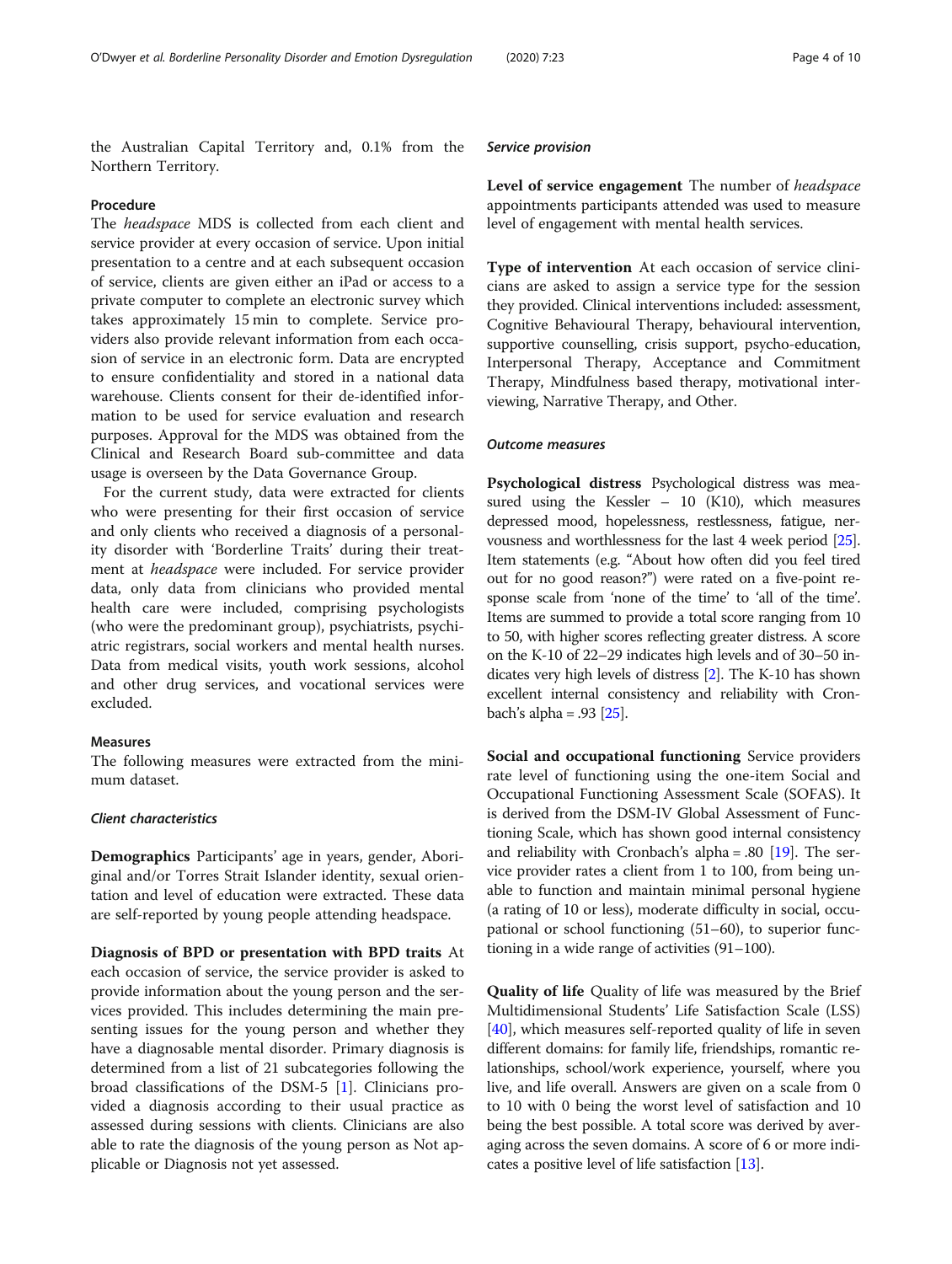#### Statistical analysis

First, the percentage of clients receiving each type of intervention at each of the first 10 service sessions was calculated. Ten sessions was selected as the cut-off point because this is the number of mental health sessions funded per year under the Australian Medical Benefits Schedule; although some clients received many more than 10 sessions, the numbers drop off markedly and reliability of estimates is greatly reduced. The number of clients who received each type of intervention overall was also calculated.

For analysis of outcomes, change scores were calculated for the K10, SOFAS, and LSS by subtracting the first score for the client's initial visit from the final measurement taken at their last recorded session within the time period. Changes were categorised as improved, no change, or got worse. The total change scores were correlated with the amount of each type of intervention reported.

#### Results

Data were analysed using SPSS v23 [\[24\]](#page-8-0).

#### Interventions

Participants received between 1 and 30 sessions. Note that headspace data only collects information up until the 30 session mark. The average number of sessions was  $6.22$  (SD = 6.86), but was highly skewed (skew = 1.889, SE = .092). There were 81% who received between 1 and 10 sessions. The average number of sessions for those who received up to and including 10 sessions, excluding those who received more than 10 sessions, was 3.44 (SD =2.64), and the skew was not pronounced  $(skew = .896, SE = .103)$ .

Table 1 presents the percent of clients receiving each type of intervention at each of the first 10 sessions. This showed that three quarters of participants received an assessment at their initial session. There was another 22.6% that received a therapeutic session at visit 1, primarily CBT (9.3%). The proportion receiving assessment dropped off sharply over time and the percentage of clients receiving therapy increased. The most common therapeutic intervention by far was CBT with 39.9% receiving this intervention by session 7. After CBT, supportive counselling and IPT were the used most frequently used. These patterns are apparent in Fig. [1.](#page-5-0)

Table [2](#page-5-0) shows the number of sessions, up to 10 sessions, that were received for each type of intervention. The most common again was CBT, however, only two clients received 10 sessions of CBT and nine clients received nine sessions. The next most common was IPT, with one client having nine sessions of this intervention. Third most common was supportive counselling, with three clients receiving eight sessions of this type of intervention.

# **Outcomes**

Table [3](#page-5-0) shows the baseline mean outcome scores and percentage of clients who improved, had no change, or got worse for each of the change measures. The baseline scores show that these young people were very highly distressed at presentation; had moderate difficulty in social, occupational or school functioning; and demonstrated low levels of life satisfaction. The K10 change scores revealed that 60% of clients either got worse or had no change. On the SOFAS, more than half improved somewhat, but 45% had no change in scores or got worse. On the LSS measure, 68.9% of clients were worse or had no change in their quality of life.

Table 1 Percentage of Clients Receiving Each Type of Intervention at Each Session Over First 10 Sessions

| Intervention type         | Session number |      |      |      |      |      |      |      |      |      |
|---------------------------|----------------|------|------|------|------|------|------|------|------|------|
|                           |                | 2    | 3    | 4    | 5    | 6    | 7    | 8    | 9    | 10   |
| Assessment                | 74.9           | 30.8 | 21.5 | 13.8 | 9.2  | 3.7  | 3.8  | 2.3  | 5.3  | 5.0  |
| CBT                       | 9.3            | 15.9 | 27.8 | 35.4 | 38.2 | 38.0 | 39.9 | 35.4 | 38.6 | 33.0 |
| Behavioral                | 1.6            | 2.6  | 7.8  | 6.1  | 8.3  | 5.9  | 4.4  | 9.2  | 4.4  | 7.0  |
| Supportive Counselling    | 4.0            | 13.5 | 10.4 | 14.2 | 9.2  | 14.4 | 15.2 | 10.0 | 10.5 | 13.0 |
| Crisis                    | 0.3            | 1.4  | 0.7  | 0.8  | 1.3  | 2.1  | 2.5  | 0.8  | 1.8  | 0.0  |
| Psychoeducation           | 1.6            | 3.6  | 6.3  | 6.10 | 3.9  | 2.1  | 2.5  | 1.5  | 6.1  | 1.0  |
| IPT                       | 2.7            | 3.3  | 7.8  | 7.7  | 9.6  | 8.6  | 10.8 | 10.8 | 11.4 | 11.0 |
| ACT                       | 1.4            | 1.6  | 4.4  | 3.30 | 2.6  | 5.9  | 5.1  | 6.2  | 3.5  | 5.0  |
| Mindfulness               | 0.5            | 1.4  | 4.4  | 4.9  | 6.1  | 8.0  | 5.1  | 9.2  | 4.4  | 7.0  |
| Motivational Interviewing | 0.8            | 1.4  | 0.7  | 0.8  | 0.0  | 0.5  | 1.3  | 0.8  | 1.8  | 2.0  |
| Narrative Therapy         | 0.3            | 0.2  | 0.4  | 0.8  | 0.4  | 0.5  | 0.0  | 0.0  | 1.8  | 0.0  |
| Other                     | 2.5            | 24.3 | 7.8  | 6.1  | 11   | 10.2 | 9.5  | 13.8 | 10.5 | 16.0 |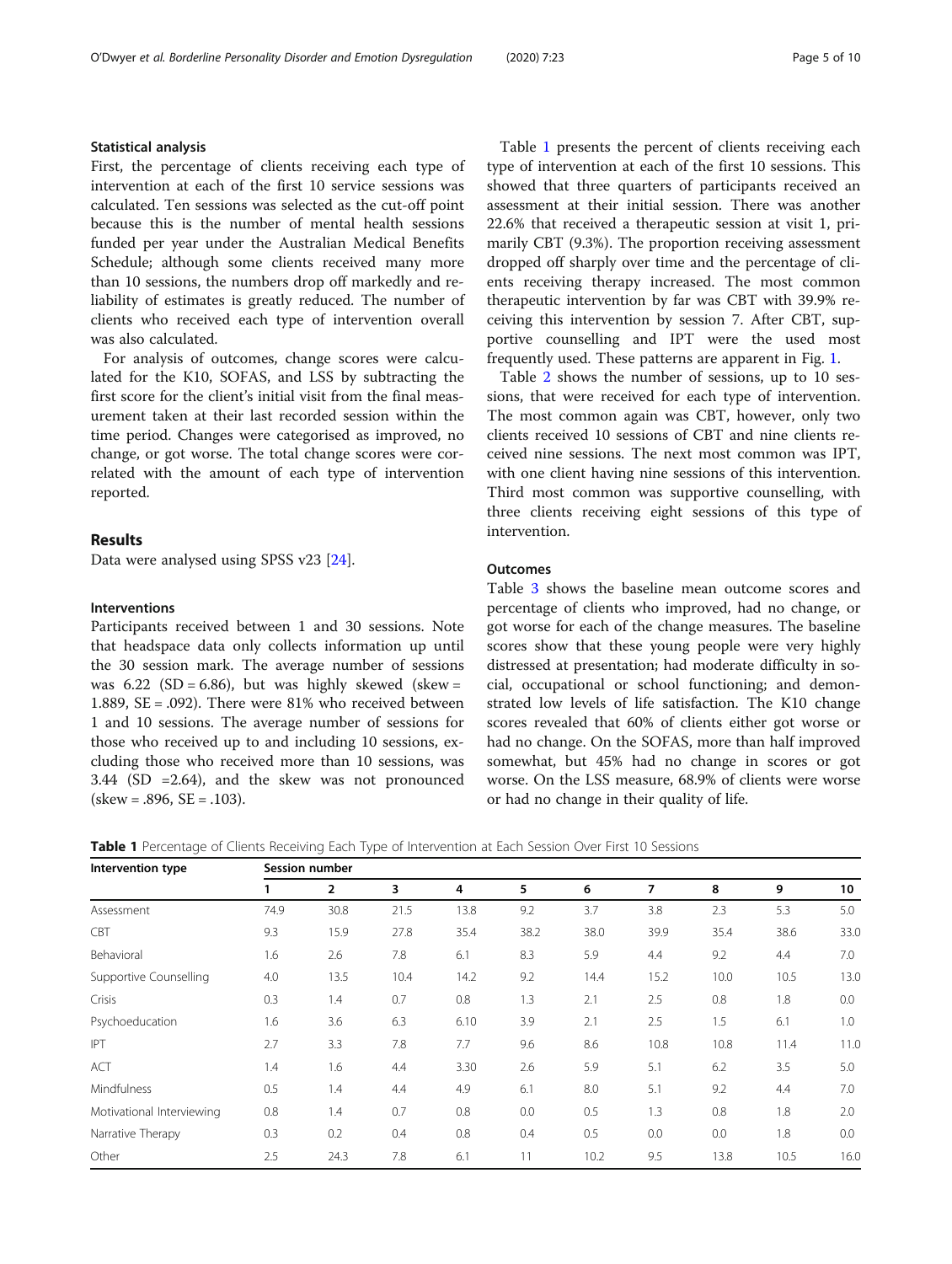<span id="page-5-0"></span>

Table [4](#page-6-0) shows the association between the amount of each type of intervention and the outcomes on the change scores. This reveals that the only significant positive relationships were between ACT and K10 change  $(r = .188)$  and Other interventions and K10 change  $(r = .188)$ .116). A negative relationship was evident between Narrative therapy and LSS change  $(r = -.123)$ . All relationships were weak.

# **Discussion**

This study investigated the therapeutic interventions being used by clinicians working in early intervention mental health services, treating young people with a

Table 2 Number of Clients Receiving Each Number of Sessions by Type of Intervention

| Intervention type         | Number of sessions received |                |                |                |          |                |          |                |          |               |
|---------------------------|-----------------------------|----------------|----------------|----------------|----------|----------------|----------|----------------|----------|---------------|
|                           | 1                           | $\overline{2}$ | 3              | 4              | 5        | 6              | 7        | 8              | 9        | 10            |
| <b>CBT</b>                | 80                          | 53             | 26             | 23             | 16       | 12             | 7        | 6              | 9        | $\mathcal{P}$ |
| <b>Behavioral</b>         | 62                          | 19             | 7              | 1              | 4        | 1              | $\Omega$ | $\Omega$       | $\Omega$ | $\Omega$      |
| Supportive Counselling    | 73                          | 33             | 13             | 9              | 6        | 5              | 5        | 3              | $\Omega$ | $\Omega$      |
| Crisis                    | 27                          | 4              | $\mathfrak{D}$ | 0              | $\Omega$ | 0              | $\Omega$ | 0              | $\Omega$ | $\Omega$      |
| Psychoeducation           | 55                          | 11             | 4              | 1              | 1        | $\Omega$       | $\Omega$ | $\Omega$       | $\Omega$ | $\Omega$      |
| IPT                       | 37                          | 6              | 7              | 6              | 3        | $\mathfrak{D}$ | 5        | 3              | 1        | $\Omega$      |
| ACT                       | 24                          | 8              | 3              | $\mathfrak{D}$ | $\Omega$ | $\mathfrak{D}$ | 1        | $\Omega$       | $\Omega$ | $\Omega$      |
| Mindfulness               | 36                          | 11             | 3              | 5              | 1        | 1              | $\Omega$ | 1              | $\Omega$ | $\cap$        |
| Motivational Interviewing | 24                          | 5              | $\Omega$       | 0              | 0        | 0              | 0        | $\Omega$       | $\Omega$ | $\Omega$      |
| Narrative Therapy         | 8                           | $\Omega$       | 1              | 0              | $\Omega$ | $\Omega$       | $\Omega$ | $\Omega$       | $\Omega$ | $\Omega$      |
| Other                     | 131                         | 52             | 31             | 20             | 8        | 6              | 6        | $\mathfrak{D}$ | 1        | 1             |

diagnosis of BPD and identified traits of BPD. Results revealed that as hypothesised, young people received a range of interventions with CBT being the most commonly used modality of intervention. CBT was the clear leader in treatment type, with supportive counselling and IPT being the next most commonly used. Given the lack of evidence related to traditional CBT, IPT or supportive counselling with this client population, these findings indicate concern regarding the implementation of effective intervention approaches. It was expected that clinicians would not be using evidence-based treatments with this client group, given the lack of treatment guidelines available at the time.

As anticipated, CBT was the most commonly used treatment approach, likely reflecting the training of clinicians and the evidence available at the time of data collection. The use of CBT with this population did not result in significant improvement in psychological distress, however. Results showed that the amount of CBT a client received did not correlate with significant positive change on any of the outcome measures. The results also revealed that only a very small number of clients

Table 3 Percentage of Clients Showing Each Type of Change by Outcome Measure

| Outcome      | <b>Baseline</b>    |       | Type of change |          |  |  |  |  |
|--------------|--------------------|-------|----------------|----------|--|--|--|--|
|              | mean<br>score (SD) | Worse | No Change      | Improved |  |  |  |  |
| K10          | 36.13 (7.89)       | 19.6  | 40.4           | 39.9     |  |  |  |  |
| <b>SOFAS</b> | 57.42 (11.77)      | 32.3  | 127            | 55.0     |  |  |  |  |
| 155          | 3.98 (1.74)        | 22 R  | 46.1           | 311      |  |  |  |  |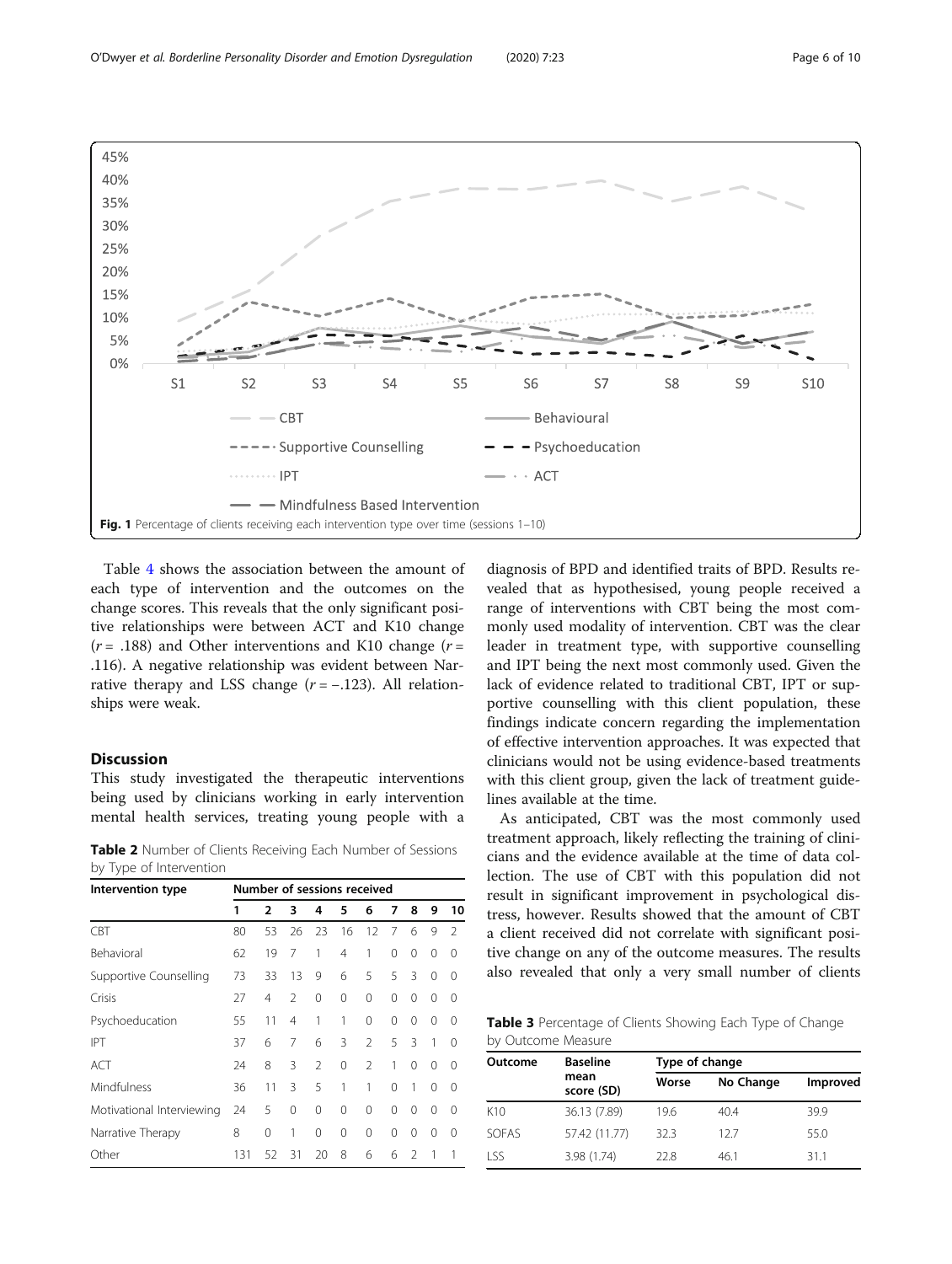Notes.  $N = 626$ , \* $p < .05$ 

 $(n = 2)$  received a full 10 sessions of CBT; almost no clients received a sufficient dose of CBT and most had a range of different types of interventions. Eclectic practice is common in real-world settings and well established for adult community-based mental health services (e.g., [[26\]](#page-8-0)). There is less evidence about variability in usual practice in youth mental health settings, but the current study suggests that clinicians need to adapt their practice to ensure engagement of young people and match their approach with the client's current presenting needs. Qualitative research with adolescent and young adult clients, generally, revealed the need to vary practice to young people's changing presenting issues to facilitate therapeutic change [\[17](#page-8-0)]. Similarly, clinical interviews with French adolescents with BPD and their families highlighted that a lack of adaptation of services to the needs of young people with BPD resulted in greater dropout, with almost half of suicidal adolescents with BPD dropping out of treatment [[16\]](#page-8-0).

Traditional CBT does not treat the core challenges of BPD presentations, including self-harming behaviours, contacts with emergency services, functioning or interpersonal effectiveness [\[14](#page-8-0)]. Early intervention modalities should specifically target key symptoms such as poor emotion regulation, identity, interpersonal effectiveness and self-injurious behaviour. DBT, which has good evidence in adult populations, and emerging evidence for adolescents, directly addresses these areas of dysfunction [\[27\]](#page-8-0).

DBT with suicidal adolescents (DBT-A), when delivered with fidelity, requires the comprehensive implementation of treatment modes such as a skills group, individual therapy, phone coaching and family sessions [[36\]](#page-9-0). However, given the imperative that early intervention needs to be brief, cost effective and accessible [\[11](#page-8-0)], and that young people accessing headspace services typically do so for fewer than six sessions, DBT-A, in its

current comprehensive form, is unlikely to be able to be implemented with fidelity. Although DBT was not originally developed for early intervention, factors associated with the development of BPD, such as emotion dysregulation and chronic and pervasive invalidation [[27\]](#page-8-0), may be amenable to change even by using less comprehensive adapted DBT programs.

Engagement of young people in primary care mental health services is a challenge, with up to 20% dropout being evident at each subsequent session [[39\]](#page-9-0). Importantly, however, this same research also showed that a quarter of headspace clients who had disengaged from an episode of care returned at a later timepoint. This means that manualised intervention approaches are generally not able to be implemented in practice as originally designed, and approaches need to be tailored to the typical pattern of young people engaging for brief, and possibly repeated, periods of time.

Recent research provides growing evidence that simpler, shorter 'generalist treatments', that do not require as much specialist training of clinicians, may be particularly appropriate and more realistic for such client groups [[10](#page-8-0)]. Given that young people have unique challenges engaging in treatment and in accessing specialist treatments, greater use of generalist models may be warranted [[12](#page-8-0)]. For example, the generalist model 'Good Clinical Care', which was designed specifically for young people, demonstrated very similar improved outcomes to the specialist psychotherapy (CAT) it was compared to  $[8]$ .

It should be noted that the headspace youth mental health initiative was set up originally to provide early intervention for young people showing early symptoms and sub-syndromal presentations [[37](#page-9-0)], and briefer, generalist approaches are more likely to be feasible and appropriate in a primary mental health care model. Nevertheless, it is evident that young people with more severe and persistent conditions, and with very high levels of psychological distress and poor quality of life, are presenting for care, and these young people are likely to need more intensive and longer-term care models [[30](#page-8-0)].

Research also indicates that the earlier a young person presenting with BPD symptoms gets appropriate treatment, the more likely they are to have a reduction or become sub-clinical in their symptomatology in adulthood [[21](#page-8-0)]. It is believed that the younger the client is, the more open they will be to engaging with treatment, a major indicator of treatment success. Early intervention is critical to outcomes for this client population and needs to be informed by research designed for these settings and the specific challenges of this diagnosis [\[11](#page-8-0)].

# Limitations

This study analyzed data routinely collected through a MDS from headspace youth mental health centers across

| Intervention           | K <sub>10</sub> | <b>SOFAS</b> | LSS     |  |
|------------------------|-----------------|--------------|---------|--|
| <b>CBT</b>             | .029            | $-.005$      | $-.035$ |  |
| <b>Behavioral</b>      | .028            | .001         | .002    |  |
| Supportive Counselling | .001            | $-.038$      | .062    |  |
| Crisis                 | $-.006$         | .010         | $-.036$ |  |
| Psychoeducation        | .053            | .027         | .045    |  |
| <b>IPT</b>             | .061            | $-.071$      | $-066$  |  |

ACT .188\* −.028 −.030  $Mindfulness$  .011  $0.37 -0.09$ Motivational Interviewing .039 −.001 −.026 Narrative −.021 −.075 −.123\* Other .116\* −.010 −.065

<span id="page-6-0"></span>Table 4 Pearson Correlations Between Number of Sessions and

Change in Outcome Measures, by Intervention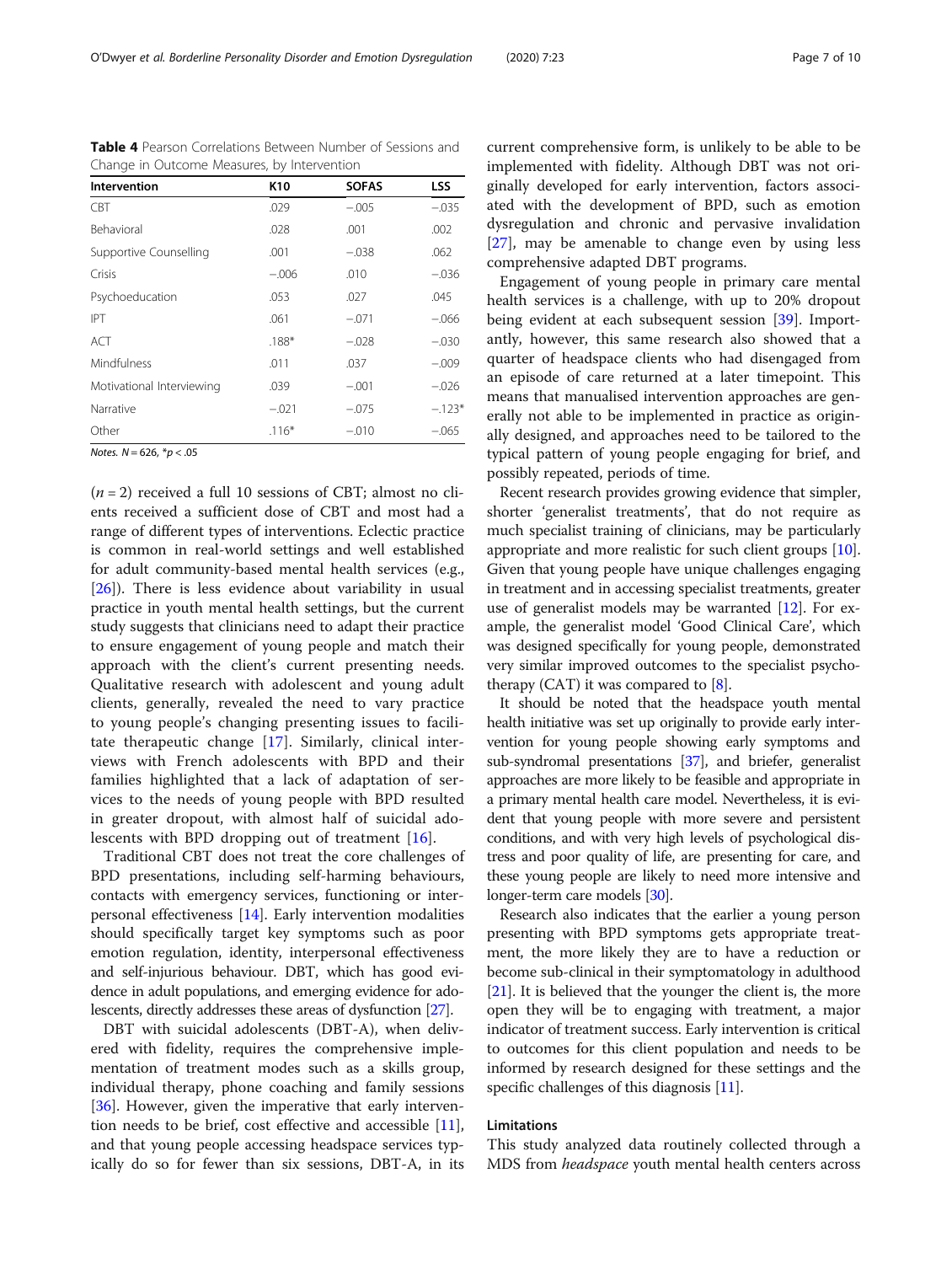Australia. As such, although it yielded a large data set on this client group, the information collected was not tailored to the aims of the study, which were fitted retrospectively. Importantly, the service types that clinicians could choose from were limited and use of the "other" option available meant that a proportion of the clinical interventions were unknown. DBT and Schema Therapy are notable omissions given the stronger evidence base for these treatments of BPD in adult populations. Further, as the results come from a real-world observational study, it is not known on what basis clinicians determined their diagnosis. This was ascertained according to usual practice, which was not defined and unlikely to be consistent, although categorization in the MDS was according to DSM-5 criteria. It should also be emphasized that few clients received a full course of any type of intervention and thus conclusions related to the efficacy of evidence-based interventions are not possible. Nevertheless, this study represents a snapshot of the interventions being received by this client population in real-world youth mental health settings, in the absence of current evidence-based treatment guidelines for this age range for this critical mental health condition.

# Directions for future research

The evidence base for treating BPD presentations in young people continues to grow. So, too does the headspace MDS, with more centers opening and over 100, 000 young people accessing services each year [\[23\]](#page-8-0). A revised version of the MDS was implemented in late 2019 and improved measures for diagnosis and treatment type were included. As this large national network dataset develops, we will be able to more fully investigate the types of treatments provided and outcomes being achieved for young people at risk of BPD, and also will be able to drill down into differential impacts by age, gender and other potentially relevant client characteristics. Such analyses will help to understand how interventions for this client group are being implemented in the real world on a large scale in community mental health settings. Further, modalities that can be feasibly and meaningfully implemented in early intervention settings, for example those that are brief, cost effective and accessible, could result in better outcomes for young people meeting the criteria for BPD. The development of clear treatment guidelines addressing emerging symptoms of BPD has been highlighted as an area of future study [\[11](#page-8-0)]. Guidelines exist for other prominent diagnoses in early intervention, such as psychosis and mood disorders, but are yet undeveloped in BPD. Targeted research with this client population in early intervention settings is critically needed to establish these.

# Conclusion

The current study investigated the types of interventions clinicians provide young people meeting the criteria for BPD traits accessing early intervention youth mental health services in Australia. The study highlights that a wide range of interventions are being used, most of which have a limited evidence base. This may reflect that this challenging psychiatric condition lacks clear treatment guidelines for younger populations, particularly in the context of brief interventions suitable for primary mental health care settings. Given the major impact that this diagnosis has on young people's lives and futures, and that it is mostly likely to emerge during adolescence, more effort is needed to strengthen the evidence base for early intervention treatments in primary mental health care and finding ways to support clinicians to provide interventions that are engaging and effective for young people.

#### Acknowledgements

Not applicable.

#### Authors' contributions

NO'D was a major contributor in writing the manuscript and analysing the data. DR was the primary supervisor of the project, contributor to the study design, manuscript preparation and interpreting the results. DB provided expertise in his knowledge of the field by writing the introduction and including clinical considerations of the study. CW contributed to the overall interpretation of the manuscript and in editing and preparing the manuscript for publication. The authors read and approved the final manuscript. All authors have agreed both to be personally accountable for the author's own contributions and to ensure that questions related to the accuracy or integrity of any part of the work, even ones in which the author was not personally involved, are appropriately investigated, resolved, and the resolution documented in the literature.

#### Authors' information

Ms. O'Dwyer is a Clinical Psychologist and currently the ACT Adult Community Therapies Team Manager. She completed her Clinical Masters in Psychology at the University of Canberra. Her research interests are in the area of youth mental health. Ms. O'Dwyer can be contacted by email Nikki.O'[Dwyer@act.gov.au](mailto:Dwyer@act.gov.au)

Prof Rickwood (ORCID ID 0000–0002–4227-0231) is a Professor in Psychology within the Discipline of Psychology at the University of Canberra. She is also the Chief Scientific Advisor to headspace National Youth Mental Health Foundation. Prof Rickwood has extensive research outputs in the area of youth mental health and help-seeking. Professor Debra Rickwood can be contacted by email [Debra.Rickwood@canberra.edu.au](mailto:Debra.Rickwood@canberra.edu.au) or phone 62012701 or post at the University of Canberra, Faculty of Health, ACT, Australia, 2601, office location: 12DA4.

Dr. Buckmaster is Senior Lecturer in Clinical Psychology within the Discipline of Psychology at the University of Canberra. He has expertise in research related to DBT, Emotion Dysregulation, and BPD client populations. Dr. Buckmaster can be contacted by email [Dean.Buckmaster@canberra.edu.au](mailto:Dean.Buckmaster@canberra.edu.au) or by post at University of Canberra, Faculty of Health, ACT, Australia, 2601, office location: 12D8.

Dr. Watsford (ORCID ID 0000–0001–9485-7694) is Lecturer in Clinical Psychology within the Discipline of Psychology at the University of Canberra. Her primary research and clinical interests are related to perinatal, child and adolescent mental health and examining factors that promote improved mental health outcomes and engagement in therapy for these populations. Dr. Watsford can be contacted by email [Clare.Watsford@canberra.edu.au](mailto:Clare.Watsford@canberra.edu.au) or by post at University of Canberra, Faculty of Health, ACT, Australia, 2601, office location: 12D5.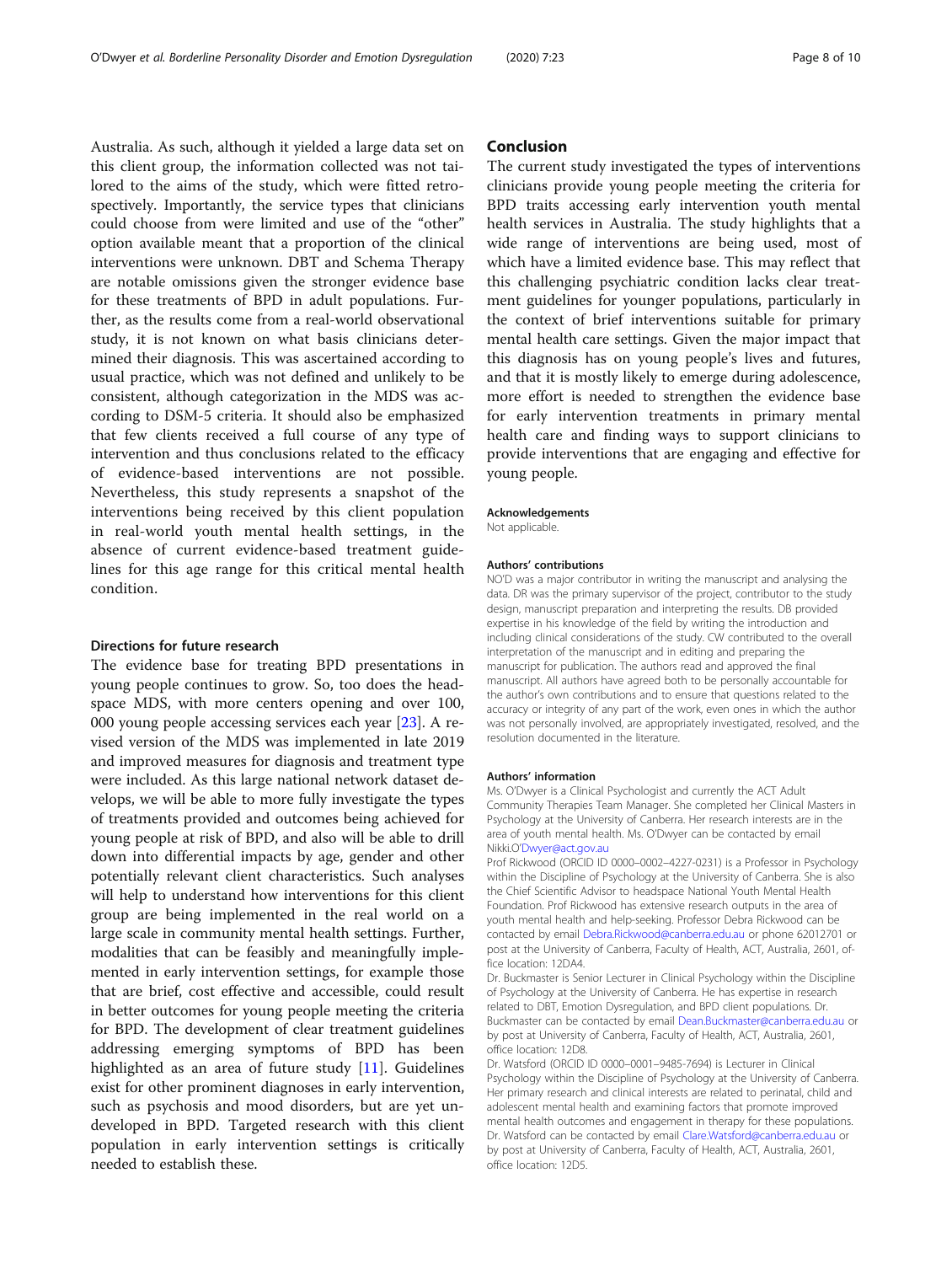#### <span id="page-8-0"></span>Funding

There was no funding attached to the prepared manuscript.

#### Availability of data and materials

The data that support the findings of this study are available from headspace youth mental health centres, but restrictions apply to the availability of these data, which were used under license for the current study, and so are not publicly available.

#### Ethics approval and consent to participate

The headspace national minimum dataset (MDS) reported on in the present study was collected from participants who had attended a headspace youth mental health centre during the four-year period from 1 April 2013 to 31 March 2017. Data are encrypted to ensure confidentiality and stored in a national data warehouse. Clients consent for their de-identified information to be used for service evaluation and research purposes. Approval for the MDS was obtained from the Clinical and Research Board sub-committee and data usage is overseen by the Data Governance Group.

#### Consent for publication

Not required.

#### Competing interests

DR is employed by headspace part-time as the Chief Scientific Advisor.

# Received: 7 May 2020 Accepted: 8 September 2020<br>Published online: 01 October 2020

#### References

- 1. American Psychiatric Association (APA). Diagnostic and statistical manual of mental disorders. 5th ed. Washington, DC: American Psychiatric Association; 2013.
- 2. Australian Bureau of Statistics (ABS). Information Paper: Use of the Kessler Psychological Distress Scale in ABS Health Surveys, Australia; 2008. [https://](https://www.abs.gov.au/ausstats/abs@.nsf/Lookup/4817.0.55.001Chapter92007-08) [www.abs.gov.au/ausstats/abs@.nsf/Lookup/4817.0.55.001Chapter92007-08](https://www.abs.gov.au/ausstats/abs@.nsf/Lookup/4817.0.55.001Chapter92007-08).
- 3. Australian Psychological Society (APS). Evidence-based psychological interventions in the treatment of mental disorder: a review of the literature. 4th ed. Melbourne: Australian Psychological Society; 2018.
- 4. Bagge C, Nickell A, Stepp S, Durrett C, Jackson K, Trull T. Borderline personality disorder features predict negative outcomes 2 years later. J Abnorm Psychol. 2004;113:79–288. [https://doi.org/10.1037/0021-843X.113.2.279.](https://doi.org/10.1037/0021-843X.113.2.279)
- 5. Bateman A, Fonagy P. Randomized controlled trial of outpatient mentalization-based treatment versus structured clinical management for borderline personality disorder. Aust J Psychology. 2009;166:1355–64. <https://doi.org/10.1176/appi.ajp.2009.09040539>.
- 6. Bateman A, Gunderson J, Mulder R. Treatment of personality disorder. Lancet. 2015;385:735–43.
- Byrne M, Henagulph S, McIvor R, Ramsey J, Carson J. The impact of diagnosis on service usage in an adult community mental health team. Soc Psychiatry Psychiatr Epidemiol. 2013;49(2):307–16. [https://doi.org/10.1007/](https://doi.org/10.1007/s00127-013-0746-3) [s00127-013-0746-3.](https://doi.org/10.1007/s00127-013-0746-3)
- 8. Chanen AM, Jackson HJ, McCutcheon LK, Jovev M, Dudgeon P, Yuen HP, et al. Early intervention for adolescents with borderline personality disorder: quasi-experimental comparison with treatment as usual. Aust N Z J Psychiatry. 2009;43:397–408. [https://doi.org/10.1080/00048670902817711.](https://doi.org/10.1080/00048670902817711)
- 9. Chanen A, McCutcheon LK. Prevention and early intervention for borderline personality disorder: current status and recent evidence. Br J Psychiatry. 2013;202:24–9. <https://doi.org/10.1192/bjp.bp.112.119180>.
- 10. Chanen AM, Nicol K, Betts JK, Thompson KN. Diagnosis and treatment of borderline personality disorder in young people. Curr Psychiatry Rep. 2020; 22(5):25.
- 11. Chanen A, Sharp C, Hoffman P. Prevention and early intervention for borderline personality disorder: a novel public health priority. World Psychiatry. 2017;16:215–6. [https://doi.org/10.1002/wps.20429.](https://doi.org/10.1002/wps.20429)
- 12. Choi-Kain LW. Debranding treatment for borderline personality disorder: a call to balance access to care with therapeutic purity. Harv Rev Psychiatry. 2020;28:3.143–5. <https://doi.org/10.1097/HRP.0000000000000256>.
- 13. Currie C, Roberts C, Morgan A, Smith R, Settertobulte W, Oddrun S, et al. Young people's health in context. Health behaviour in school-aged children (HBSC) study: international report from the 2001/02 survey. Health Policy Child Adolesc. 2004;4:450–60.
- 14. Davidson K, Norrie J, Tyrer P, Gumley A, Tata P, Murray H, et al. The effectiveness of cognitive behaviour therapy for borderline personality disorder: results from the borderline personality disorder study of cognitive therapy (BOSCOT) trial. J Pers Disord. 2006;20:450–65. [https://doi.org/10.](https://doi.org/10.1521/pedi.2006.20.5.450) [1521/pedi.2006.20.5.450](https://doi.org/10.1521/pedi.2006.20.5.450).
- 15. Debast I, Rossi G, Feenstra D, Hutsebaut J. Developmentally sensitive markers of personality functioning in adolescents: age-specific and ageneutral expressions. Personal Disord. 2017;8:162–71. [https://doi.org/10.1037/](https://doi.org/10.1037/per0000187) [per0000187.](https://doi.org/10.1037/per0000187)
- 16. Desrosiers L, Saint-Jean M, Laporte L. Model of engagement and dropout for adolescents with borderline personality disorder. Sante Ment Que. 2016; 41:267–90.
- 17. Donald I, Rickwood D, Carey T. (2018). Therapeutic change in young people – a qualitative investigation of client and therapist perspectives. Counselling Psychotherapy Res. 2018;18(4):402–11. [https://doi.org/10.1002/capr.12191.](https://doi.org/10.1002/capr.12191)
- 18. Fonagy P, Speranza M, Luyten P, Kaess M, Hessels C, Bohus M. Borderline personality disorder in adolescence: an expert research review with implications for clinical practice. Eur Child Adolesc Psychiatry. 2015;24:1307– 20. [https://doi.org/10.1007/s00787-015-0751-z.](https://doi.org/10.1007/s00787-015-0751-z)
- 19. Goldman HH, Skodol AE, Lave TR. Revising Axis V for DSM-IV: a review of measures of social functioning. Am J Psychiatry. 1992;149:1148–56. [https://doi.org/10.1176/ajp.149.9.1148.](https://doi.org/10.1176/ajp.149.9.1148)
- 20. Goodman M, Tomas I, Temes C, Fitzmaurice G, Aguirre B, Zanarini M. Suicide attempt and self-injurious behaviour in adolescent and adult patient with borderline personality disorder. Personal Ment Health. 2017;11:157–63. <https://doi.org/10.1002/pmh.1375>.
- 21. Greenfield B, Henry M, Lis E, Slatkoff J, Guile J, Dougherty B, et al. Correlates, stability and predictors of borderline personality disorder among previously suicidal youth. Eur Child Adolesc Psychiatry. 2015;24:397–406. [https://doi.org/10.1007/s00787-014-0589-9.](https://doi.org/10.1007/s00787-014-0589-9)
- 22. Hastrup LH, Jennum P, Ibsen R, Kjellberg J, Simonsen E. Societal costs of borderline personality disorders: a matched-controlled nationwide study of patients and spouses. Acta Psychiatr Scand. 2019;140(5):458–67. [https://doi.org/10.1111/acps.13094.](https://doi.org/10.1111/acps.13094)
- 23. headspace. Year in review 2018-2019. Melbourne: headspace National Youth Mental Health Foundation; 2019. [https://headspace.org.au/assets/HSP029-](https://headspace.org.au/assets/HSP029-Year-in-Review-FA02.B-DIGITAL.pdf) [Year-in-Review-FA02.B-DIGITAL.pdf.](https://headspace.org.au/assets/HSP029-Year-in-Review-FA02.B-DIGITAL.pdf)
- 24. IBM Corp. IBM SPSS Statistics for Windows. Version 23.0. Armonk: IBM Corp; 2015.
- 25. Kessler RC, Andrews G, Colpe LJ, Hiripi E, Mroczek D, Normand S, et al. Short screening scales to monitor population prevalences and trends in nonspecific psychological distress. Psychol Med. 2002;32:959–76. [https://doi.org/](https://doi.org/10.1017/s0033291702006074) [10.1017/s0033291702006074](https://doi.org/10.1017/s0033291702006074).
- 26. Lewis CC, Marti CN, Marriott BR, Scott K, Ayer D. Patterns of practice in community mental health treatment of adult depression. Psychother Res. 2019;29(1):70–7. <https://doi.org/10.1080/10503307.2017.1303210>.
- 27. Linehan M. Cognitive behavioral treatment of borderline personality disorder. New York: Guildford; 1993.
- 28. MacPherson H, Cheavens J, Fristad M. Dialectical behavior therapy for adolescents: theory, treatment adaptations, and empirical outcomes. Clin Child Fam Psychol Rev. 2013;16:59–80. [https://doi.org/10.1007/s10567-012-](https://doi.org/10.1007/s10567-012-0126-7) [0126-7.](https://doi.org/10.1007/s10567-012-0126-7)
- 29. McGorry PD, Tanti C, Stokes R, Hickie IB, Carnell K, Littlefield LK, et al. Headspace: Australia's National Youth Mental Health Foundation - where young minds come first. Med J Australia. 2007;187:S68–70.
- 30. McGorry P, Trethowan J, Rickwood D. Creating headspace for integrated youth mental health care. World Psychiatry. 2019;18(2):140–1. [https://doi.](https://doi.org/10.1002/wps.20619) [org/10.1002/wps.20619.](https://doi.org/10.1002/wps.20619)
- 31. Mehlum L, Tormoen A, Ramberg M, Haga E, Diep L, Laberg S, et al. Dialectical behavior therapy for adolescents with repeated suicidal and selfharming behavior: a randomized trial. J Am Acad Child Adolesc Psychiatry. 2014;53:1082–91. <https://doi.org/10.1016/j.jaac.2014.07.003>.
- 32. Newton-Howes G, Clark LA, Chanen A. Personality disorder across the life course. Lancet. 2015;385(9969):727–34. [https://doi.org/10.1016/S0140-](https://doi.org/10.1016/S0140-6736(14)61283-6) [6736\(14\)61283-6](https://doi.org/10.1016/S0140-6736(14)61283-6).
- 33. Nordentoft M, Wahlbeck K, H llgren J, Westman J, Urban O, Alinaghizadeh H, et al. Excess mortality, causes of death and life expectancy in patients with recent onset mental disorders in Denmark, Finland and Sweden. Plos One. 2013;8:1–15. <https://doi.org/10.1371/journal.pone.0055176>.
- 34. Ostby A, Czajkowski N, Knudsen P, Ystrom E, Gjerde L, Kendler K, et al. Personality disorders are important risk factors for disability pensioning. Soc